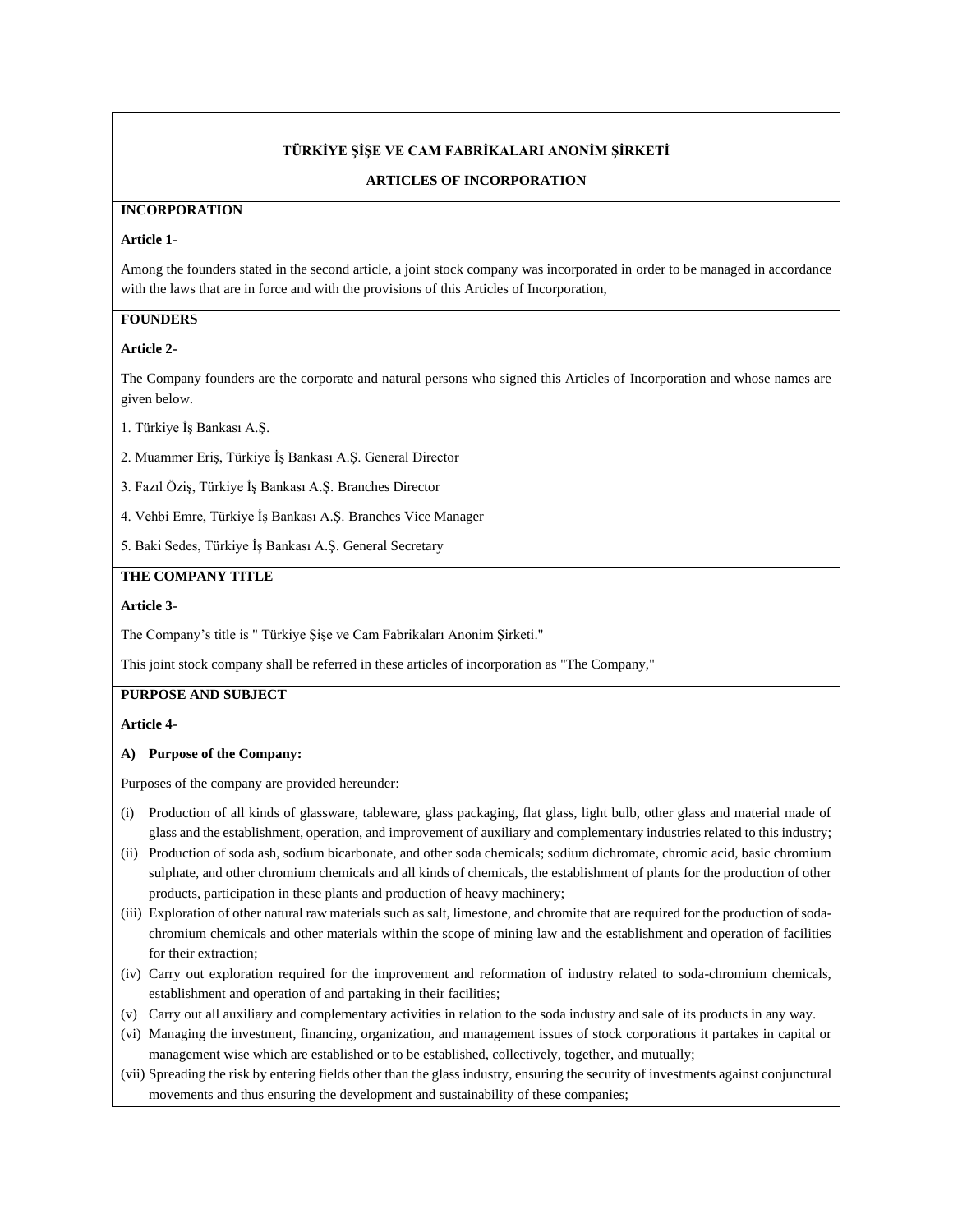(viii)Supporting the development of the capital market and thus the national industry by encouraging the safe participation of the savings of Company members and the public in the stock corporations in which it does and does not partake;

(ix) Organizing social services within and outside of the company.

#### **B) Sphere of Activity of the Company:**

In order to actualize its purposes mentioned above, the Company may carry out the following;

a) The Company establishes auxiliary and complementary industries that directly or indirectly relate to all kinds of glass, glassware, and glass industry (and/or substitute industry), takes measures for their development and progress, and operates them.

b) The Company may partake in the capital and management of all kinds of industrial and commercial companies both domestic and foreign which operate in any field, whether established or to be established.

c) The Company may purchase securities such as government bonds (including treasury bills), private sector bonds, profit and loss sharing certificates, bank certificates of deposit so long as they are not in the nature of intermediation activities or portfolio management according to the Capital Markets Law.

d) On condition that they are not in the nature of investment services or activities, the Company may transfer its current share certificates (or shares) or other securities to others, swap them with other share certificates (and/or shares), and/or other securities, pledge them, buy or sell share certificates and hold in pledge the share certificates (or shares) or other securities of other shareholders.

e) The Company may provide a guarantee for the establishment, capital increase, bank loans, and bond-commercial bill issuance and other debts of stock corporations of which capital and/or management it directly or indirectly partakes in.

Principles defined within the scope of capital market legislation are complied with in relation to the Company providing a guarantee, warranty, and collateral in favor of itself and 3rd parties and the allocation of the right of pledge including a mortgage.

f) The Company may take over all kinds of receivables arising from the sales of companies and their subsidiaries of which capital and management it partakes in, and transfer and/or endorse them to other institutions it partakes in or not.

g) The Company may own or lease immovable (including ships) and movables and intangible fixed assets (rights) in order to perform its purpose and sphere of activity, it may lease them to others fully or partially, it may transfer, assign or donate the immovable, movable and intangible fixed assets it owns, it may carry out all kinds of promissory and dispositive transactions related to real and intangible rights in accordance with servitude, usufruct, habitation rights and provisions of the civil law and other laws and it may perform disposition on the immovable whether with an obligation or not.

h) The Company may borrow against mortgage or other collaterals or without collateral in relation to its purpose and scope, it may receive or give all kinds of collateral both in kind or personal for the collection or establishment of its rights and receivables (including mortgages), it may carry out registration and cancellation proceedings in relation to these before title deeds office and other various government agencies.

i) The Company may collaborate with domestic and foreign companies, it may establish all kinds of participations/partnerships with them and sign agreements based on sharing financial liabilities.

j) The Company may establish foundations with social purposes outside of the Company in line with the provisions of law, it may partake in and aid such various foundations.

k) The Company may intermediate the collection and payments of and carry out financial and legal consulting, auditing, and all kinds of other services for companies of which capital and management it directly or indirectly partakes in.

The Company may undertake works such as warehousing, transportation, project preparation, feasibility works, chemicalphysical analyses, data processing, import, export, marketing, organization, training, and planning of all kinds of enterprises of which capital and management it directly or indirectly partakes in.

l) The Company may open warehouses, stores, branches, representative offices, exhibitions, and the like in its field both domestically and abroad in order to reach its purpose or grant franchises and dealerships.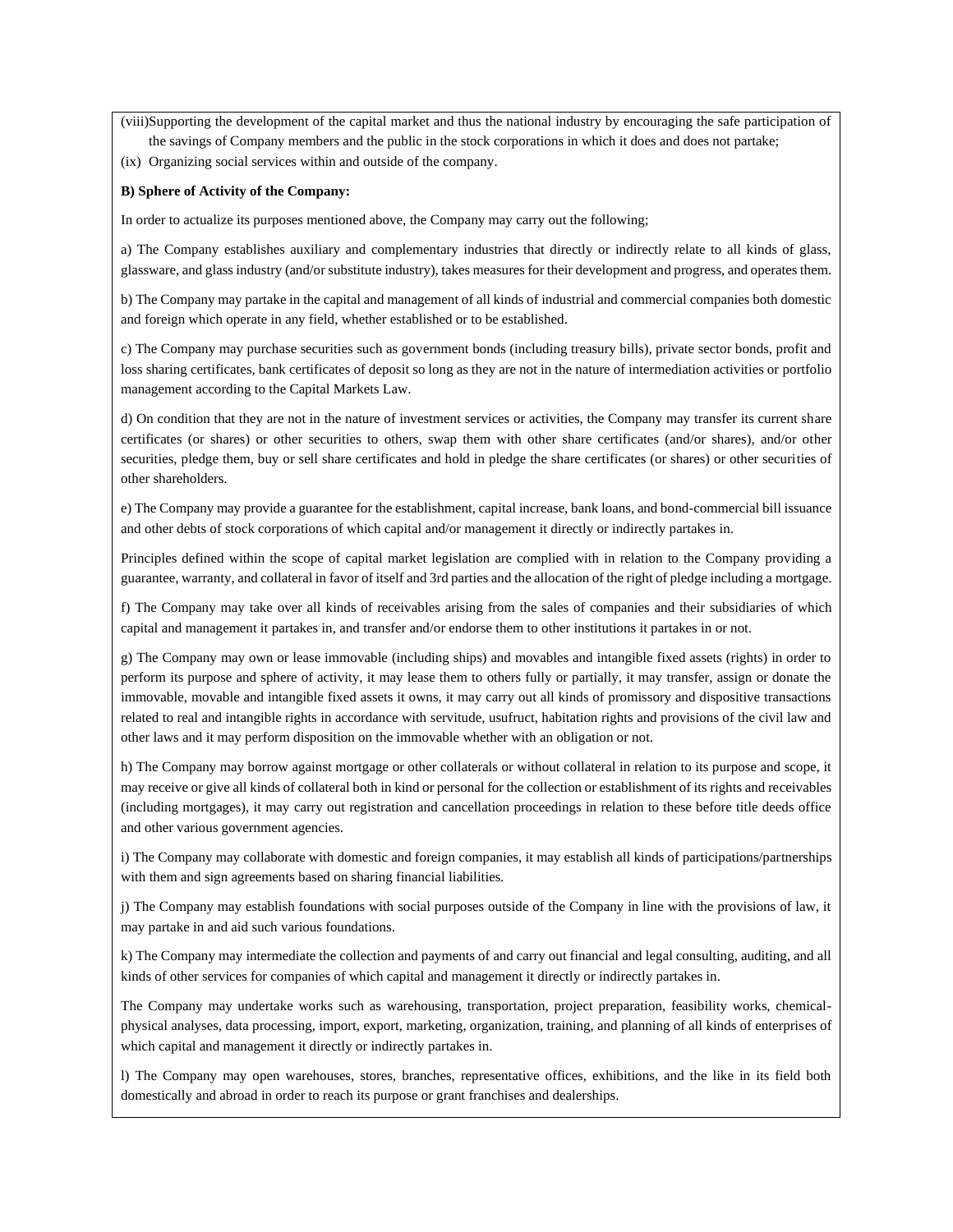m) Before the Turkish Patent Institute and other institutions both domestic and abroad; the Company may provide services on the registration of all kinds of industrial and intellectual property rights such as trademarks, patents, utility models, industrial designs, geographical marks, and integrated circuit photographs and carry out all kinds of tasks and proceedings before these institutions and act as trademark and patent attorney for third parties.

n) The Company engages in the establishment, commissioning, and lease of electricity generation facilities, electricity generation, and the sale of hot water, steam, demineralized water, heat, and by-products stemming from the produced electric energy and/or capacity.

The Company may perform activities in the fields provided hereunder in order to actualize its purpose, in line with the related legislation regarding the electricity market:

To establish, commission, undertake, lease or rent out all kinds of facilities to produce electric energy,

To sell the generated electric energy and/or capacity to; legal persons that possess wholesale license or supply license, legal persons that possess retail sales license and free consumers through bilateral agreements,

To enter into participation relations with electricity generation companies established or to be established.

o) The Company may engage in the exploration of all kinds of substances and mines in liquid, solid, and gas form (including LPG), the closure, takeover or transfer and procurement and operation of mine sites, and the execution of all proceedings in line with related laws and the purification, segregation, warehousing, distribution and trading of these substances and mines.

p) The Company may perform all kinds of logistics and transportation services related to itself and group companies it is a part of, in the framework of purposes and spheres indicated above and may engage in the below services for this purpose.

It may perform domestic and international transportation works through all kinds of land, sea, and air vehicles.

It may perform all kinds of loading, unloading, port management, and customs clearance work.

It may perform all kinds of storage, private warehousing, packaging, and handling work.

It may perform franchising, distributorship, agency businesses, and brokering services related to issues indicated under a-b-c and conclude agreements.

It may purchase, lease, and provide repair and maintenance services for all kinds of the land, sea, and air vehicles to render services indicated above and engage in the trade and distributorship including import for these vehicles.

It may lease the land, sea, and air vehicles it owns to third parties and may operate them this way.

r) Apart from the businesses stated above, the Company may also carry out all kinds of agency business, advertisement-publicity, tourism investment, and management.

s) The Company may make donations as part of social responsibility within the terms and conditions set forth by the Capital Markets Board.

On condition that the maximum limit of donations is determined by the General Assembly, that donations exceeding this amount are not permitted, the donations are added to the distributable profit base, that regulations of the CMB on hidden income transfer are not violated, necessary material disclosures are made and donations made within the year are provided for the information of shareholders during the General Assembly; it is possible to make donations in a manner that does not interrupt its own purpose and scope.

t) Necessary permissions must be obtained from the Ministry of Trade and Capital Markets Board in case of any changes in the purpose and scope of the Company.

y) The Company may engage in other proceedings related to subjects and proceedings stated within subclauses a - t above and/or may carry out activities permitted by the laws through companies to be established domestically or abroad for this purpose.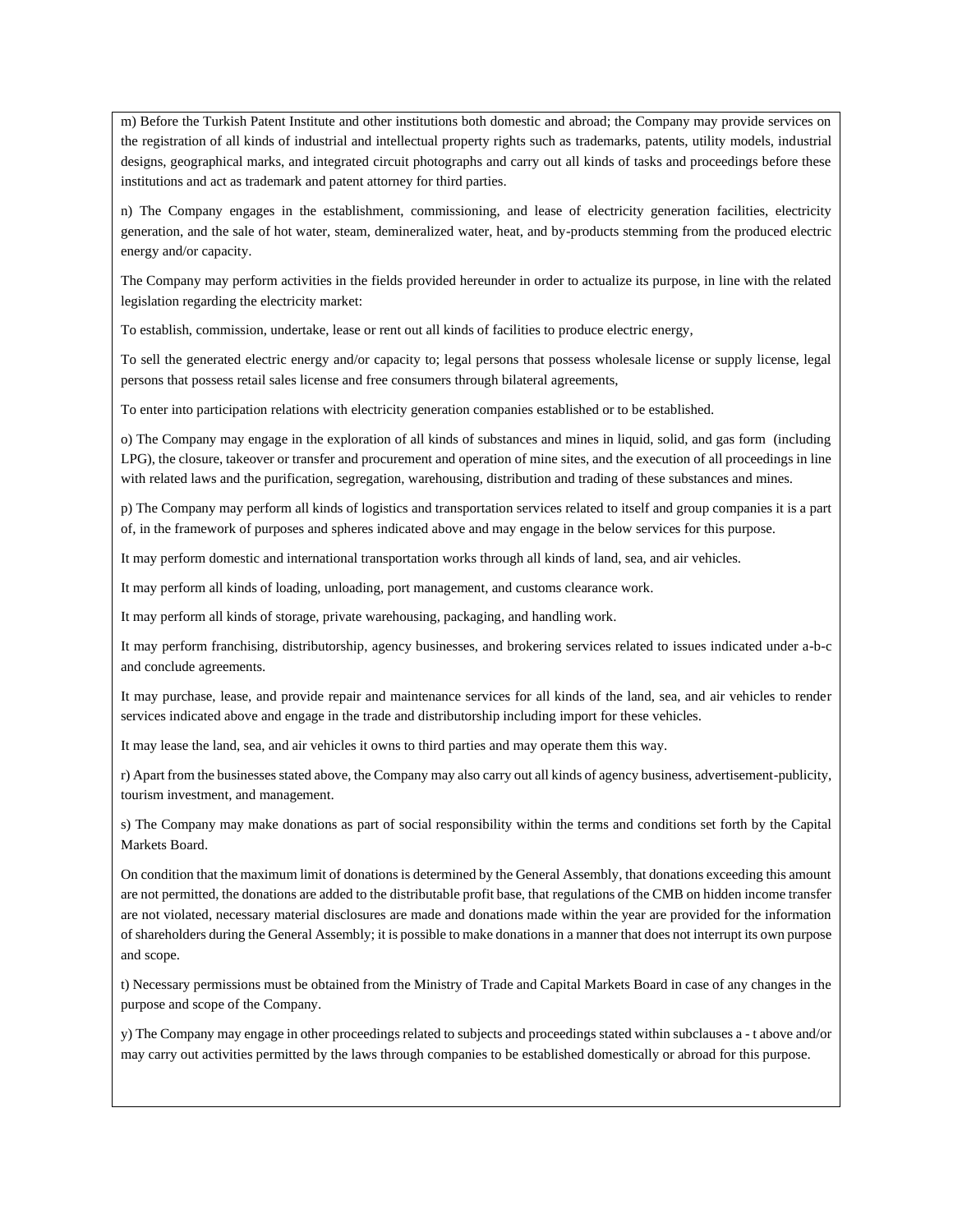## **THE COMPANY'S HEAD OFFICE AND BRANCHES**

#### **Article 5-**

The Company's head office is in Istanbul and its address is İçmeler Mahallesi D-100 Karayolu Cad. No: 44 A 34947 Tuzla / İstanbul. In the event that the address changes, the new address is registered in the commercial registry and announced in the Turkish Commercial Registration Gazette as well as the Company's internet site and additionally notified to the Ministry of Trade and Capital Market Board. The notices sent to the registered and announced address are considered to have been made to the Company.

For the Company that has vacated the registered and announced address and failed to register its new address in the legal period, this condition is considered to be a reason for annulment.

The Company may inaugurate branches internationally or domestically upon notifying the Ministry of Trade.

### **PERIOD**

#### **Article 6-**

The period of the Company is infinite.

### **CAPITAL**

#### **Article 7-**

The Company has accepted the Registered Capital System as per the provisions of Capital Markets Law and completed the transition to this system with the permission of the Capital Markets Board dated 4.3.1985 numbered 93.

The upper limit of the registered capital of the Company is 5,000,000,000 Turkish Liras and it has been divided into 500,000,000,000 shares each with a nominal value of 1 (One) Kurush.

The permission given by the Capital Markets Board for the upper limit of registered capital is valid for the years 2021-2025 (5 years). Even if the permitted upper limit of registered capital has not been reached by the end of 2025, in order for the board of directors to take a resolution on the capital increase after 2025; it is compulsory to get authorization from the general assembly for a new time frame not to exceed 5 years by receiving permission from the Capital Markets Board for the previously permitted limit or a new limit. The Company cannot increase its capital with a resolution of the Board of Directors in case the said authorization is not obtained.

The issued capital of the Company is 3,063,214,056.17 Turkish Liras and it has been divided into shares each with a nominal value of 1 Kurush. 2,250,000,000 Turkish Liras that constitutes the previous amount of the issued capital has been fully paid and covered.

The increased amount of capital, TRY 813,214,056.17 is covered by the merger of our Company with Anadolu Cam Sanayii Anonim Şirketi, Denizli Cam Sanayii ve Ticaret Anonim Şirketi, Paşabahçe Cam Sanayii ve Ticaret Anonim Şirketi, Soda Sanayii Anonim Şirketi and Trakya Cam Sanayii Anonim Şirketi by way of acquiring all of their assets, liabilities, rights, and obligations. The merger took place according to article 134 and the following articles of the Turkish Commercial Code numbered 6102, articles 19 and 20 of the Corporate Tax Code numbered 5520, articles 23, 24, and other related articles of the Capital Markets Law numbered 6362, the Capital Markets Board Communique on Merger and Demerger numbered II-23.2, other related regulations, and the merger agreement dated 27.04.2020, which has been signed by all the companies that are parties to the merger.

All company shares are registered share certificates. The Company cannot issue bearer share certificates except for those to be issued in order to be traded on the stock exchange.

The capital of the company may be increased or decreased in accordance with the provisions of the Turkish Commercial Code, Capital Market Legislation, and Electricity Market Legislation when necessary.

Shares representing the capital are kept in dematerialized form, in line with the rules of dematerialization.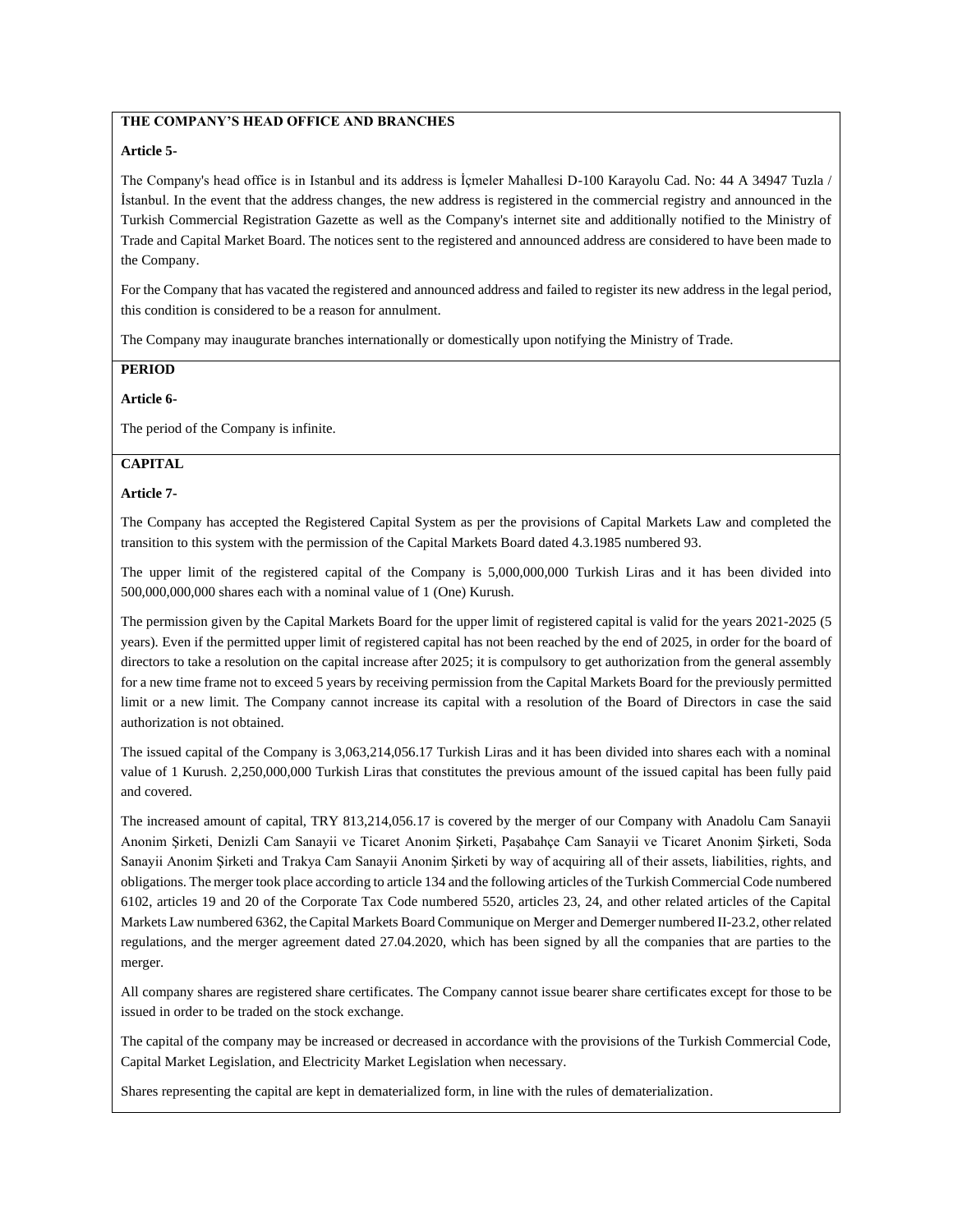## **BOARD OF DIRECTORS**

### **Article 8-**

Businesses of the Company are carried out by the Board of Directors consisting of at least 5 (five) members and constituted by the general assembly of shareholders in accordance with the provisions of the Turkish Commercial Law and Capital Market Board arrangements.

The number and qualifications of the independent members to take part in the Board of Directors are determined pursuant to the regulations of the Capital Market Board regarding corporate management.

## **PERIOD OF THE BOARD OF DIRECTORS**

### **Article 9-**

Members of the Board of Directors are selected for up to maximum 3 (three) years. In the event that one of the memberships is vacated or an independent Board of Directors member loses his/her independency, election is conducted in accordance with the provisions of the Turkish

Commercial Law and Capital Market Board arrangements and presented for approval in the first General Committee.

The member whose period ends can be re-elected. If the General Committee deems necessary, it may change the Board of Directors members completely or partially regardless of their period of office..

### **CONVENTION AND WORKING ORDER OF THE BOARD OF DIRECTORS**

#### **Article 10-**

The Board of Directors, after each General Committee meeting, elects a chairman and deputy chairman. However, if the chairman and/or deputy chairman leave this duty for any reason, the Board of Directors conducts election again for the vacated posts. In the cases where no chairman is present, the Board of Directors is chaired by the deputy Chairman. If there no such deputy Chairman, the Board of Directors is presided by a temporary chairman it will elect among its attendees.

Board of Directors's meeting time and agenda are determined by the Chairman. In the cases where no chairman is present, such duty is carried out by the deputy Chairman. However, the meeting date can be determined by the resolution of the Board of Directors as well. The Board of Directors convenes as required by the Company's businesses and transactions but it must

convene at least once a month.

While the Board of Directors is making its resolutions, it pays attention to the meeting and resolution quorum in accordance with the respective legislation of the Turkish Commercial Law and Capital Market law.

Board of Directors may establish commissions and committees in addition to the commissions and committees stipulated in the Turkish Commercial Law, Capital Market law, and Capital Market Board's regulation for corporate management as well as

respective other legislation provisions, in order to carry out the application of the Company businesses and respective resolutions and policies and the supervise them. In the constitution of all these committees and in the determination of those who would take part as well as of the principles of their assignments, regulations of the Turkish Commercial Law, Capital Market law, and Capital Market Board 'nun regulations on corporate management are complied with.

In addition, for the early determination of risk, a committee must be established within the framework of the Turkish Commercial Law's 378th article.

## **AUTHORIZATIONS OF THE BOARD OF DIRECTORS**

#### **Article 11-**

The Board of Directors is authorized to make resolutions regarding various transactions required for the realization of the subject matter of the operation of the Company, except for the issues for which authorization was given to the General Committee in accordance with the law and the articles of incorporation.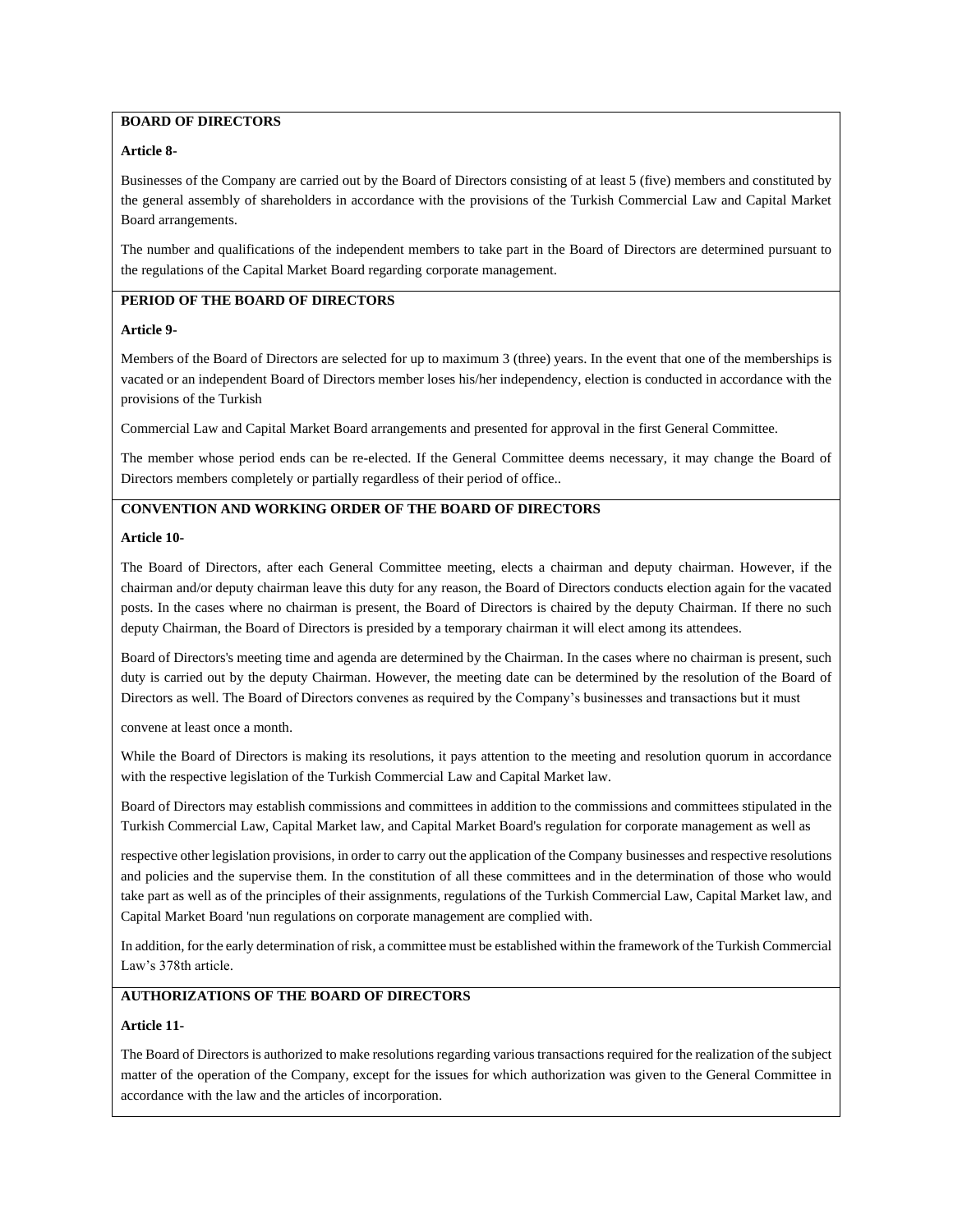The Board of Directors may, through the proposal it will prepare pursuant the TCL's 367/1st article, assign the management to one or more Board of Directors Members partially or completely.

The period of office of the General Manager and Managers and all the officials having authorization of signing and their authorization as signatories is not limited with the period of office of the Board of Directors members. The signature authorizations of these persons shall be valid until the Board of Directors is abolished."

## **REPRESENTATION AND BINDING OF THE COMPANY**

#### **Article 12-**

The management and representation of the Company belongs to the Board of Directors. In order for the documents that will be arranged on behalf of the Company to be valid and binding upon the Company, they must be signed by the authorized signatories of the Company. The persons authorized to sign on behalf of the Company and the manner of signing are determined by the Board of Directors. This resolution of the Board of Directors is registered and announced.

Upon the resolution of the Board of Directors, authorization of representation of the Company can be assigned through a single signature to one of the members of the Board of Directors, to one or more managing members or to third persons as directors. It is conditional that at least one Board of Directors member will have the authorization to represent. Unless notarized copy

of names of the persons authorized to sign and the resolution and the resolution showing the authorization of representation of such persons are not recorded and announced in the commercial registry, assignment of the authorization of authorization of representation shall not be valid. Restriction of the authorization of representation does not apply to third persons with good will; however, the restrictions that apply when the authorization of representation is allotted only to the head office or a branch or the restrictions registered and announced for being used jointly shall apply. Provisions of the Turkish Commercial Law's 371st , 374th, and 375th articles are reserved.

#### **REMUNERATION OF THE MEMBERS OF THE BOARD OF DIRECTORS**

#### **Article 13-**

Issues of delivering the remunerations, attendance fees, premiums, and dividends from the annual profit to the Board of Directors members are decided upon by the General Committee in compliance with the provisions of the Turkish Commercial Law and Capital Market law and respective legislation.

### **AUDIT**

#### **Article 14-**

The Audit of the company is carried out within the scope of the provisions of the Turkish Commercial Law and Capital Market law and respective legislation to which the Company is subject.

#### **GENERAL COMMITTEE**

#### **Article 15-**

General Committees convene as ordinary and extraordinary meetings. Ordinary General Committee meets in accordance with the provisions of the Turkish Commercial Law, Capital Market law, and respective legislation. Extraordinary General Committees meet in the circumstances and times required by the businesses of the Company in accordance with the law and the provisions specified in these articles of incorporation and respective resolutions are made. Managing members, if any, as well as at least one Board of Directors Member and independent auditor must be available in the General Committee meeting. Participation in the meeting in electronic environment.

The shareholders with the right of attending the General Committee meetings of the company may take part in such meetings in an electronic environment pursuant to article 1527 of the Turkish Commercial Law, the Company may use the electronic General Committee system that will allow the shareholders participate in the General Committee meetings, make respective statements and recommendations, and cast their votes in accordance with the provisions of the Regulation Regarding the General Committees that will be Conducted in Electronic Environment in Joint Stock Companies, or it is possible that it might purchase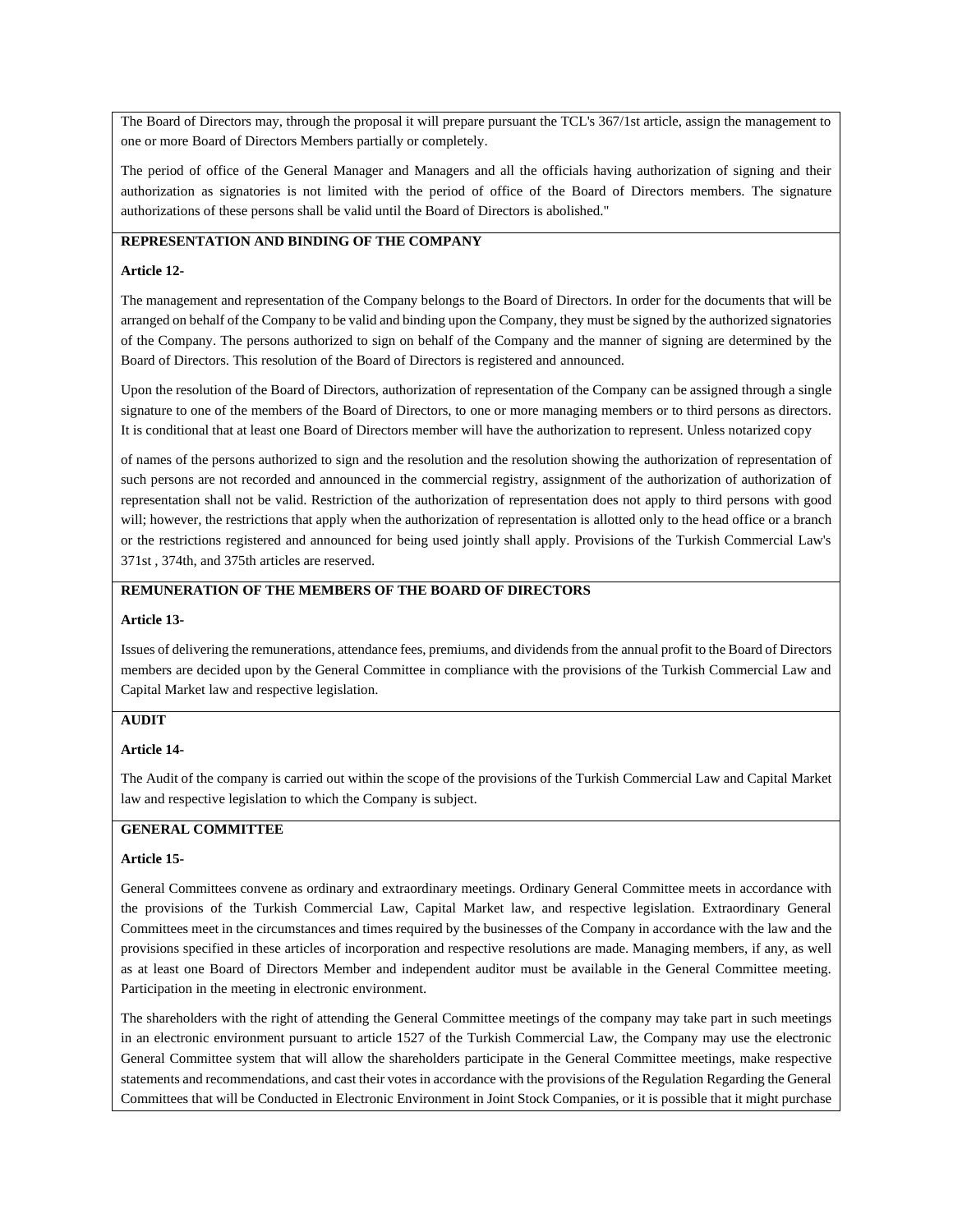services from the systems constituted for this reason. In all the General Committee meetings to be conducted, it is ensured that the shareholders and their representatives use the rights specified in the provisions of the said Regulation through the system that will be established in accordance with this provision of the articles of incorporation .

### **ANNOUNCEMENT**

#### **Article 16-**

Announcements belonging to the Company are made in accordance with the arrangements of the Capital Market Board on condition that the provisions of the Turkish Commercial Law regarding announcements are reserved.

General Committee announcements are made in accordance with the Turkish Commercial Law, Capital Market law, and other legislation.

### **MEETING VENUE**

### **Article 17-**

The meeting venue of the General Committee is the Company head office. However, in the necessary circumstances, the Board of Directors may summon the General Committee to convene in another address in the province where the Company head office is present.

## **THE MINISTRY'S REPRESENTATIVE**

#### **Article 18-**

For the Ministry's Representative who will take part in the General Committee meetings, regulations of the Ministry of Trade are complied with.

#### **QUORUM**

#### **Article 19-**

General Committee meetings and quorum of resolutions in these meetings are subject to the respective provisions of the Turkish Commercial Law and Capital Market law.

#### **VOTING**

#### **Article 20-**

In the ordinary and extraordinary General Committee meetings, each representative has one right of vote for each share.

## **AMENDMENTS IN THE ARTICLES OF INCORPORATION**

#### **Article 21-**

Conclusion and execution of all amendments to take place in this Articles of Association shall be in accordance with the provisions of the Turkish Commercial Code and Capital Markets Law. These amendments become valid as from their date of the announcement after being registered in the trade registry, following their approval in due form.

For an amendment in the articles of association to be realized; following the approvals of the Capital Markets Board and the Ministry of Trade, the general assembly shall be invited to meet in line with the Law and the provisions of the articles of association. The general assembly shall then decide as per the regulations of the Board, and the provisions of the articles of association.

It is obligatory to seek the approval of the Energy Market Regulatory Authority for amendments to the articles of association for the following matters: Type of shares, share transfers, company merger and demerger transactions, capital decrease.

## **ASSIGNMENT OF THE REPRESENTATIVE**

**Article 22-**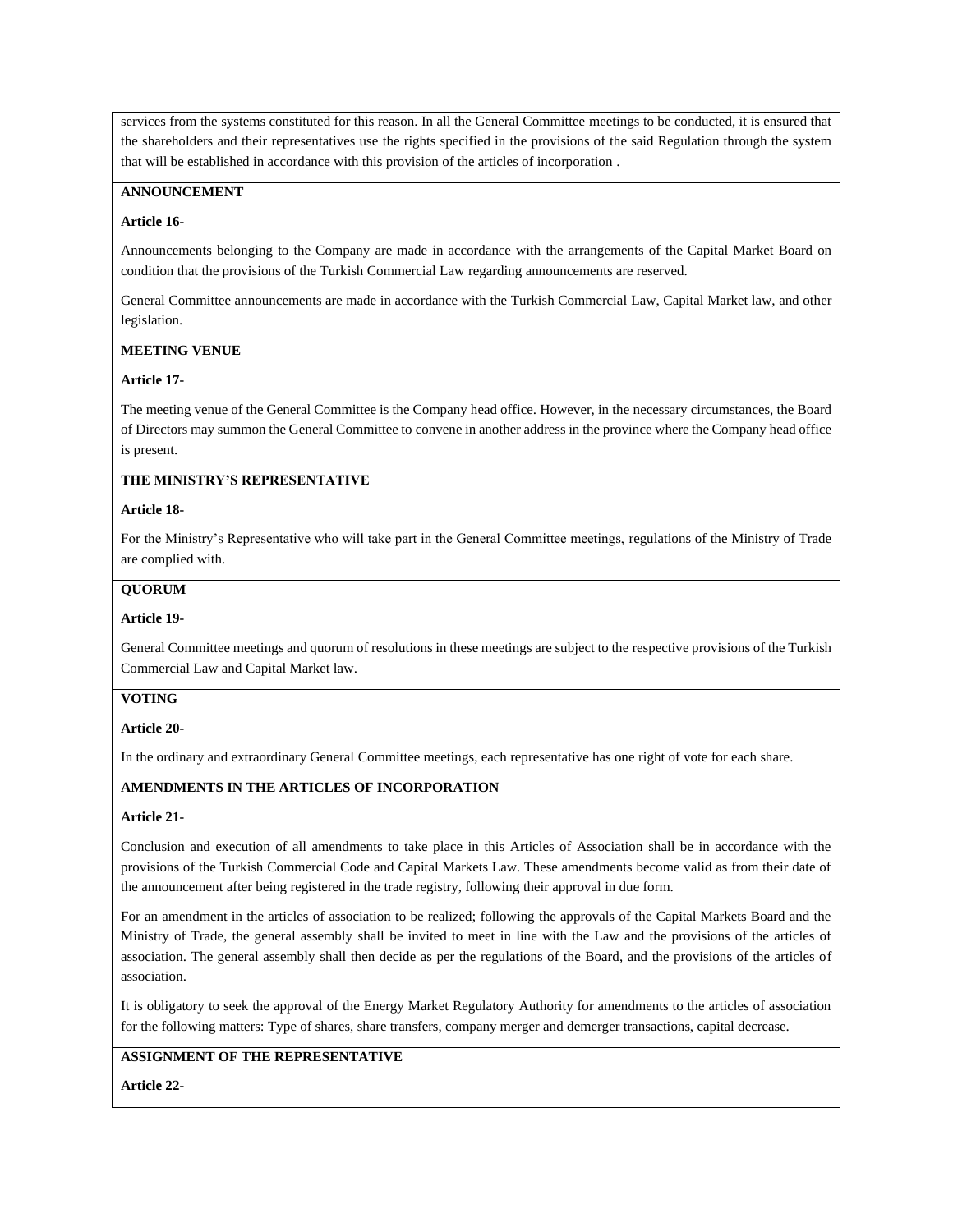In the General Committee meetings, partners may represent themselves through the other partners or representatives they would assign from outside. The representatives partnering the Company are authorized, in addition to their own votes, to cast the votes of the shares that they represent. The form of the authorization documents are assigned and announced by the Board of Directors and Capital Market Board's regulations regarding casting of votes in the joint stock companies that are open to public by way of representation as well as the arrangements of the Turkish Commercial Law for the General Committee meetings that will be carried out in electronic environments in the joint stock companies are complied with.

## **MANNER OF CASTING VOTES**

#### **Article 23-**

In the General Committee meetings, voting is conducted as overt casting and by raising hands. However, upon the demand of the partners who are present and representing at least one tenth of the issued capital, covert vote-casting is applied and the arrangements of the Capital Market Board regarding the issue are complied with.

In the case of casting votes in the General Committee regulations of the Capital Market Board and Turkish Commercial Law are observed.

### **ANNUAL ACCOUNTS**

#### **Article 24-**

The Company's account year starts with the first day of January and ends on the last day of December.

#### **DISTRIBUTION OF PROFIT**

#### **Article 25-**

After deducting the Company's general costs and compulsory amounts that must be paid by the Company such as various amortizations as well as the amounts of the taxes that must be paid by the corporate personality of the Company, from the revenues of the Company determined at the end of the activity period, remaining period profit seen on the balance sheet is distributed after deducting the losses of the previous year, if any, as follows:

General Legal Reserve Fund:

a) 5% is allocated as a legal reserve fund

First Dividend:

b) From the remaining value, first dividend is allocated form the amount that would be obtained with the addition of the amount of grants made during the year, if any, in accordance with the provisions of the Turkish Commercial Law and Capital Market Legislation.

Second Dividend:

c) From the net period profit, after deducting the amounts specified in the (a) and (b) paragraphs, General Committee is authorized to distribute the remaining part, partly or completely, as the second dividend, or to allocate upon its own will as a reserve fund in accordance with the Turkish Commercial Law's 521st article.

#### General Legal Reserve:

d) Turkish Commercial Law's paragraph 519/4 is reserved. Unless the reserves that must be allocated through the provision of the law are not allocated, and unless the profit share designated in the articles of incorporation for the shareholders is not

distributed in the form of stock certificates and/or in cash, no decision is made for allocating another reserve fund, transferring it to the subsequent year, and distribute the dividend share to the Board of Directors members and officials, attendants, and foundations established for various reasons as well as such persons and/or institutions.

The profit share is distributed to all the dividends as of the date of distribution without taking the issuance and acquisition dates of them, in an equal manner.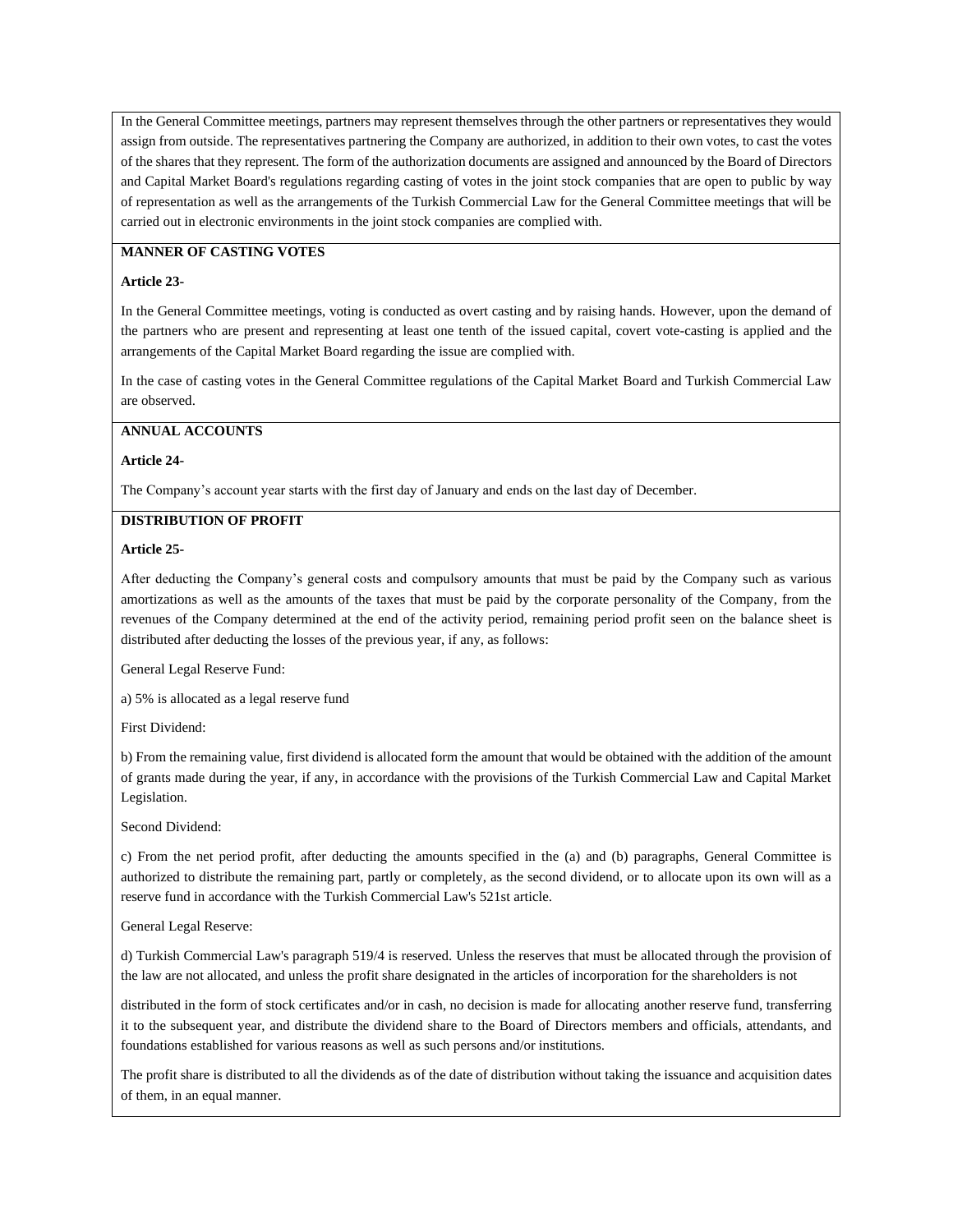Profit dividend advance can be distributed on condition to comply with the methods and principles specified in the Capital Market Legislation.

## **DATE OF DISTRIBUTING THE PROFIT**

#### **Article 26-**

The date and manner of distributing the annual profit to the partners is decided upon the proposal of the Board of Directors in accordance with the Capital Market Board's regulations by the General Committee. The profits distributed pursuant to the provisions of these articles of incorporation are not received back. The provisions regarding receiving back in the Turkish Commercial Law are reserved.

### **ISSUANCE OF THE BONDS AND OTHER BURROWING INSTRUMENTS**

### **Article 27-**

The Company may, in order to be sold to the domestic and international natural and corporate persons, and in compliance with the provisions of the Turkish Commercial Law, Capital Market Board Law, and other legislation in force, issue all kinds of bonds, financial bills, profit and loss partnership document, and the capital market instruments that will be accepted by the Capital Market Board and/or legal instruments.

The authorization of issuing the capital market instrument in the form of a burrowing instrument was granted to the Board of Directors for an indefinite period within the framework of the provisions of the Capital Market Law.

For the issues of the limit of the borrowing instruments to be issued and for tracking their records, provisions of the Capital Market law and respective legislation are complied with.

### **LIQUIDATION DECISION**

#### **Article 28-**

The Company is liquidated through the reasons specified in the Turkish Commercial Law or by court resolution or through the General Committee resolutions that are in compliance with the respective provisions of the Turkish Commercial Law.

### **LIQUIDATION OFFICER**

#### **Article 29-**

If the Company is terminated or annulled for a reason other than bankruptcy, the liquidation officers are assigned by the General Committee.

### **RESPONSIBILITY OF THE LIQUIDATION OFFICERS**

#### **Article 30-**

The Company's termination and liquidation and the manner of conducting the liquidation as well as the responsibilities of the liquidation officers are determined in accordance with the respective provisions of the Turkish Commercial Law.

### **LEGAL PROVISIONS**

#### **Article 31-**

About the issues that are not available in these articles of incorporation, provisions of the Turkish Commercial Law and Capital Market law and the respective legislation shall apply.

## **COMPLIANCE WITH THE CORPORATE MANAGEMENT PRINCIPLES**

**Article 32-**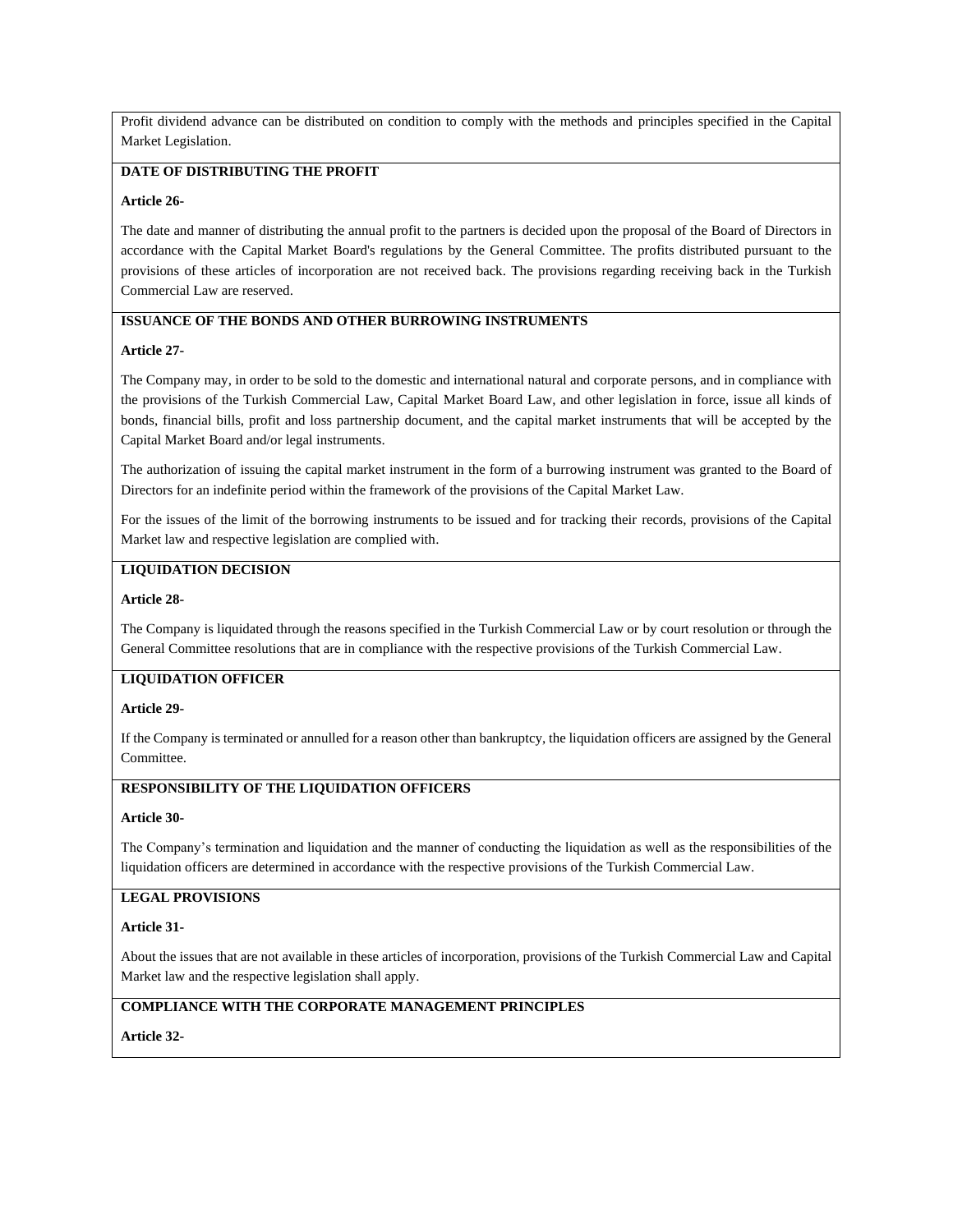The Corporate Management Principles obliged by the Capital Market Board are complied with. Transactions carried out without compliance with the obligatory principles and resolutions of the Board of Directors are invalid and considered to be contrary to the articles of incorporation.

In the transactions specified in the Capital Market Legislation as important transactions as well as all kinds of respective party transactions of the Company and in the transactions regarding the grant of guarantee, pledge, and hypothec for the benefit of third persons, Capital Market Board's regulation regarding corporate management are complied with.

## **TRANSFER OF SHARES OR SHARE CERTIFICATES**

#### **Article 33-**

Certain share transfers are subject to the approval of the Energy Market Regulatory Authority, provided that the necessary material disclosures are made as required by the Capital Markets Board. These transfers are; shares representing five percent or more of the Company's capital being acquired by a real or legal person directly or indirectly, share acquisitions which result in the share of a single shareholder exceeding five percent of the Company's capital, and/or the share transfers which result in the share of a single shareholder falling below five percent of the Company's capital. The approval becomes invalid if the share transfer does not take place within six months as from the date of approval. This provision is also valid for the acquisition of a voting right.

Even if no share transfer occurs, placement or cancellation of privileges on existing shares or issuance of non-voting shares is subject to the approval of the Energy Market Regulatory Authority regardless of the proportional limit related to the share transfer.

Transfer of share certificates traded on the stock exchange requires compliance with the Capital Markets Legislation.

### **PROVISIONS ON MERGER AND DEMERGER**

#### **Article 34-**

The company may merge with other companies together with all its assets and liabilities. The merger takes place in accordance with the Turkish Commercial Code and Capital Markets Legislation. In case a legal entity that possesses a production license wishes for a merger to take place within itself or within the body of another legal entity with all its assets and liabilities or for a full or partial demerger to take place, it is compulsory to receive approval from the Capital Markets Board and Energy Market Regulatory Authority in relation to the merger or demerger transaction before the merger or demerger takes place, reserving the provisions concerning mergers and acquisitions of the Law numbered 4054 on the Protection of Competition. Merger transactions shall be concluded within a hundred and eighty days to follow the date of approval after the said permission is received.

The said merger agreement shall not include provisions that violate the rights and receivables of consumers or write off the debts of the company and shall include the terms required by the Electricity Market legislation.

Provisions of the Capital Markets legislation on mergers and demergers are reserved.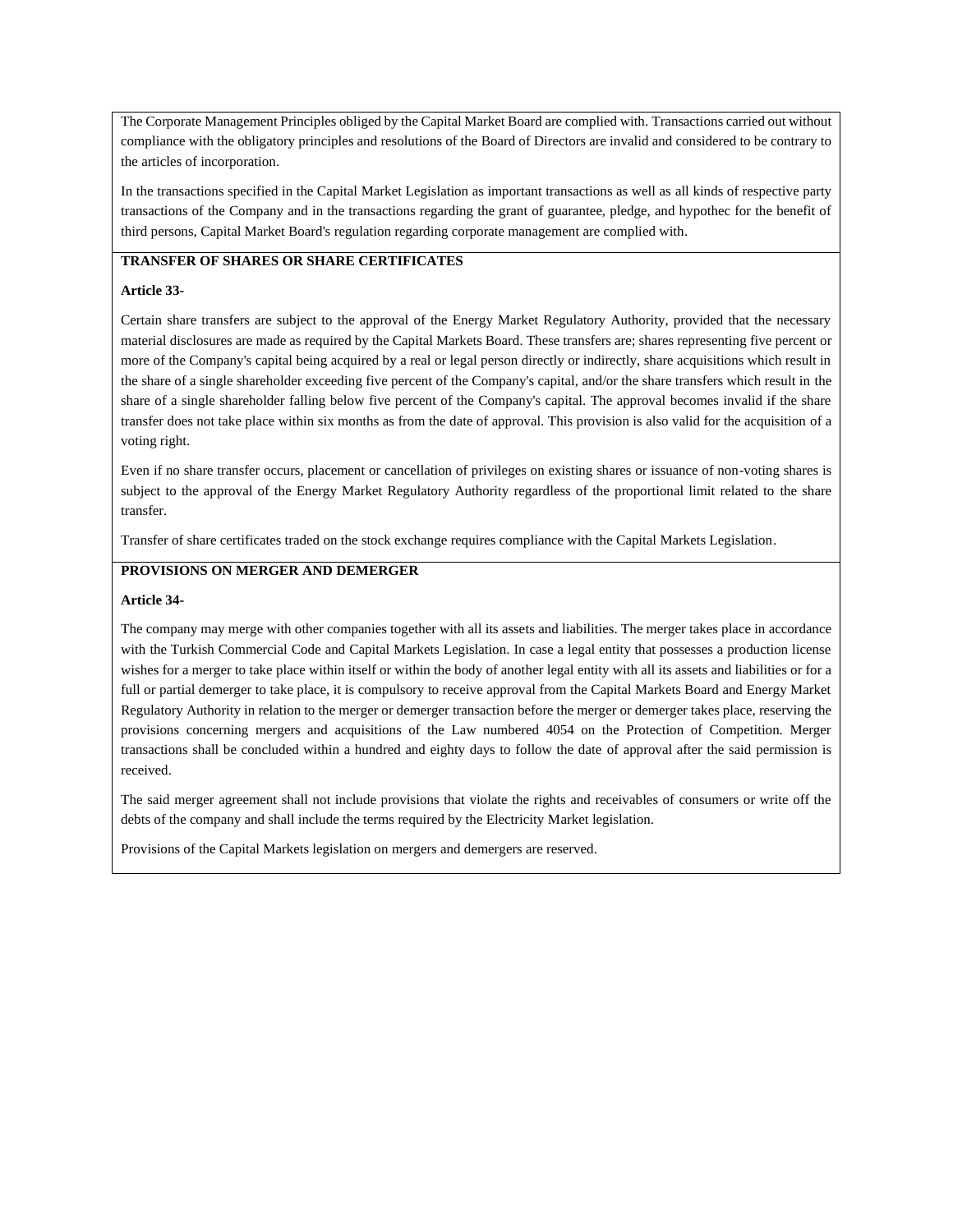# **TÜRKİYE ŞİŞE VE CAM FABRİKALARI A.Ş.**

## **List of Amendments on the Articles of Association**

| <b>Article No</b> | <b>Registration Date</b><br>of the | <b>Date of Trade Registry</b><br>Gazette on which | Number of Trade Registry Gazette on which<br>Amendments were published |
|-------------------|------------------------------------|---------------------------------------------------|------------------------------------------------------------------------|
|                   | Amendment                          | <b>Amendments were Published</b>                  |                                                                        |
| Article 1         | 05.04.2013                         | 11.04.2013                                        | 8298                                                                   |
| Article 2         | 05.04.2013                         | 11.04.2013                                        | 8298                                                                   |
| Article 3         | 05.04.2013                         | 11.04.2013                                        | 8298                                                                   |
| Article 4         | 05.04.2013                         | 11.04.2013                                        | 8298                                                                   |
| Article 4         | 25.03.2019                         | 29.03.2019                                        | 9798                                                                   |
| Article 4         | 30.09.2020                         | 05.10.2020                                        | 10174                                                                  |
| Article 5         | 05.04.2013                         | 11.04.2013                                        | 8298                                                                   |
| Article 5         | 06.09.2016                         | 16.09.2016                                        | 9156                                                                   |
| Article 5         | 25.03.2019                         | 29.03.2019                                        | 9798                                                                   |
| Article 7         | 03.07.2013                         | 09.07.2013                                        | 8359                                                                   |
| Article 7         | 27.06.2014                         | 03.07.2014                                        | 8604                                                                   |
| Article 7         | 30.06.2015                         | 06.07.2015                                        | 8856                                                                   |
| Article 7         | 30.06.2016                         | 11.07.2016                                        | 9112                                                                   |
| Article 7         | 21.07.2017                         | 27.07.2017                                        | 9376                                                                   |
| Article 7         | 30.09.2020                         | 05.10.2020                                        | 10174                                                                  |
| Article 9         | 05.04.2013                         | 11.04.2013                                        | 8298                                                                   |
| Article 10        | 05.04.2013                         | 11.04.2013                                        | 8298                                                                   |
| Article 10        | 25.03.2019                         | 29.03.2019                                        | 9798                                                                   |
| Article 11        | 05.04.2013                         | 11.04.2013                                        | 8298                                                                   |
| Article 12        | 05.04.2013                         | 11.04.2013                                        | 8298                                                                   |
| Article 13        | 05.04.2013                         | 11.04.2013                                        | 8298                                                                   |
| Article 14        | 05.04.2013                         | 11.04.2013                                        | 8298                                                                   |
| Article 15        | 05.04.2013                         | 11.04.2013                                        | 8298                                                                   |
| Article 16        | 05.04.2013                         | 11.04.2013                                        | 8298                                                                   |
| Article 17        | 05.04.2013                         | 11.04.2013                                        | 8298                                                                   |